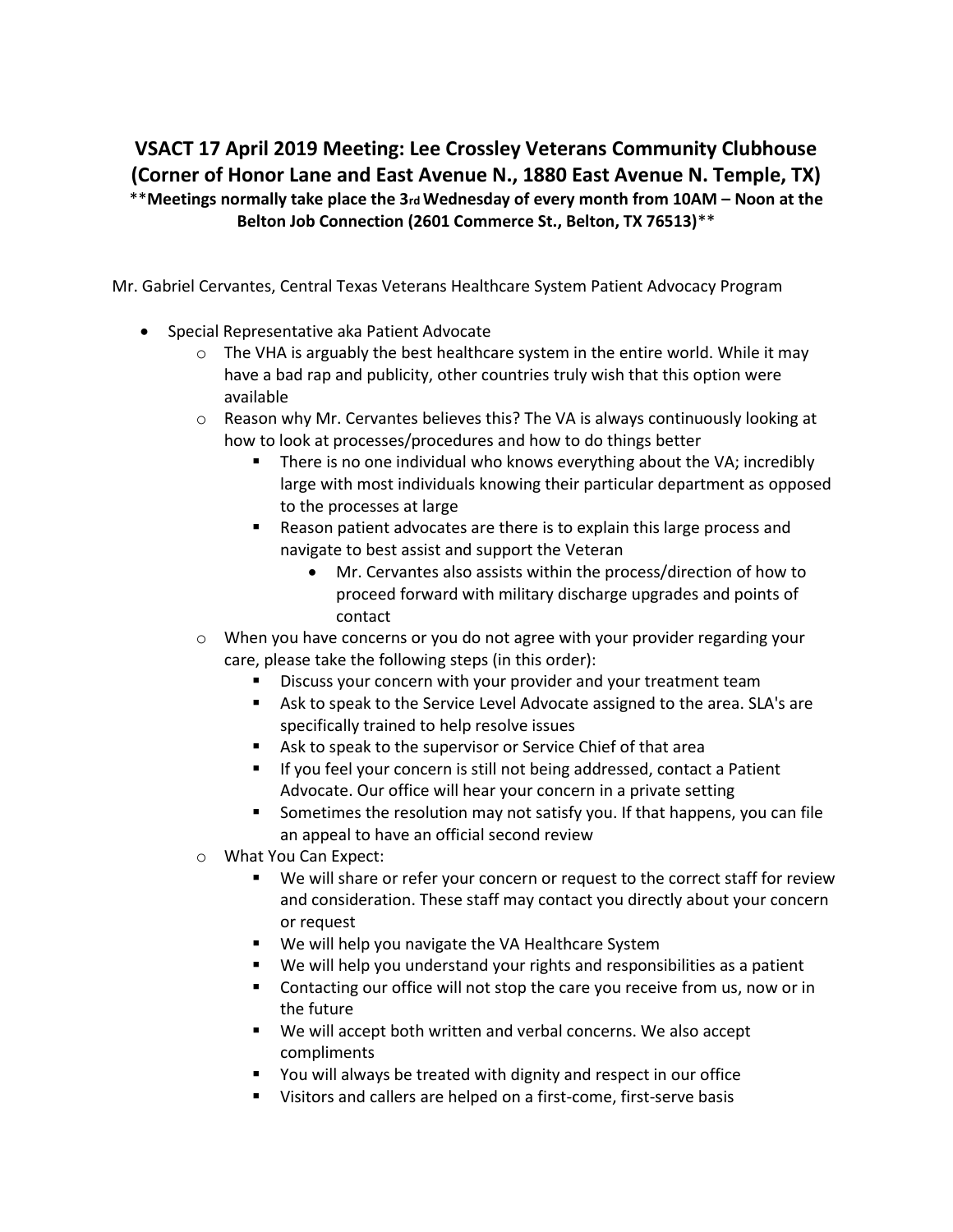- How to Contact:
	- o Olin E. Tague Veterans' Medical Center 1901 Veterans Memorial Drive 254-778-4811 800-423-2111 www.centraltexas.va.gov

Contact Us By Phone:

- 8AM  $-$  4:30PM, Monday  $-$  Friday
- **254-743-0586 or**

## **800-423-2111, ext. 41451**

- OIF/OEF/OND Program
	- o Central Texas is moving towards integration and the Mission Act
		- This legislation will strengthen VA's ability to deliver health care by:
			- Consolidating VA community care programs into a single program that is much easier to navigate
			- Expanding eligibility for Program Comprehensive Assistance for Family Caregivers
			- Strengthening VA's ability to recruit and retain the best medical providers
			- Strengthening VA's infrastructure
- Fort Hood Area Habitat for Humanity/Lee Crossley Homes
	- o Community Successes
		- First presented my idea to Habitat International in January 2016; they insisted it would take 4-5 years before we could consider breaking ground on such an unconventional community project
			- Wanted to avoid tiny houses as many Veterans do not have the ability due to present physical issues to climb up lofts, pull down Murphy beds, etc.
		- **•** This Habitat community has become the Habitat for Humanity model on a national level, bringing partners together and build extremely affordable homes for veterans
		- 2 State Support Organizations (SSO), 10 affiliates, and 6 businesses affiliates pledged to replicate what we have done in Temple
		- Two affiliates in California have already received all of FHA Habitat's presentations, plans, white papers, and samples, with plans to start on their community this year. Florida is also beginning to reach out
			- California is planning on a 25-home community
			- **FHA is sharing to anyone possible**
	- o Ground breaking
		- Event included attendees from all walks of life; outside City Council as well. Broke ground March 2018
	- o 1203 Honor Lane
		- Less than two years ago, Dan (our first owner) was living under a bridge in Temple, TX